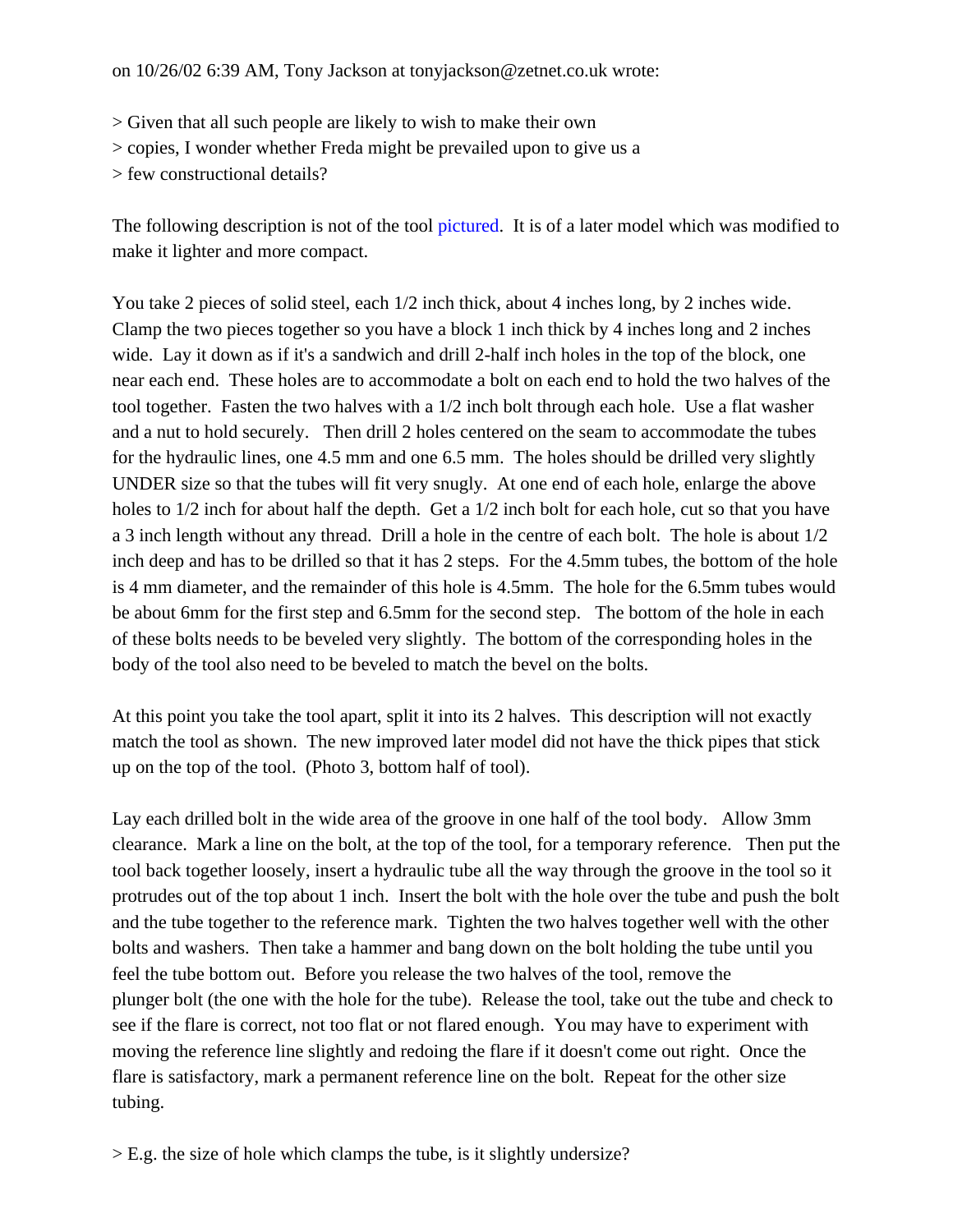Yes, it is, very slightly undersize so it's a tight fit.

> Is the overall size of the thing to do with having enough mass to > strike against when forming the flare?

Actually, this was the first tool we made. Later ones were much smaller and lighter, as described above. You could make it even smaller than the size above, if you wanted to. You don't need a whole lot of mass because you don't have to strike very hard. A small hammer is sufficient for striking the end of the bolt.

> The dowel arrangement on the ends was done by cutting a slot, then > welding a piece of strip into one half, yes?

If you're referring to the little pointy pieces sticking up at the end of one half and the groove on the other, yes, this is a guide, but we found out that it wasn't needed so didn't put it on later models.

> And yes, what is the answer to Denny's question!

The tube cannot collapse inward, because there is no room for it to go except expand outward into the open area left after making the clearance tolerance in the hole. That is why you have to experiment a bit with the amount of clearance as outlined above. If there is too much clearance, your flare could be uneven. When the groove left for the flare is correct, the flare will be perfect. If the plunger is misaligned with the body of the tool, your flare could be deformed. But if the tool is carefully made and adjusted, the flares will be correct every time, and take only a moment to do.

I hope that this is understandable and helpful to everyone. You have no idea how hard it is to explain all this when one is not an engineer :-).

Best regards, Freda

on 10/27/02 7:29 PM, Bob Alexander at sloughds@yahoo.com.au wrote:

> The holes drilled in the bolt bits. Why do you drill the first part > of the hole tube size, then a bit further under tube size? This is because the end of the finished tube has to fit into the female fitting on the car. The tool squeezes the end of the tube so that it becomes a bit narrower so it fits.

> Do I understand correctly, that the tube goes up into the bolt bit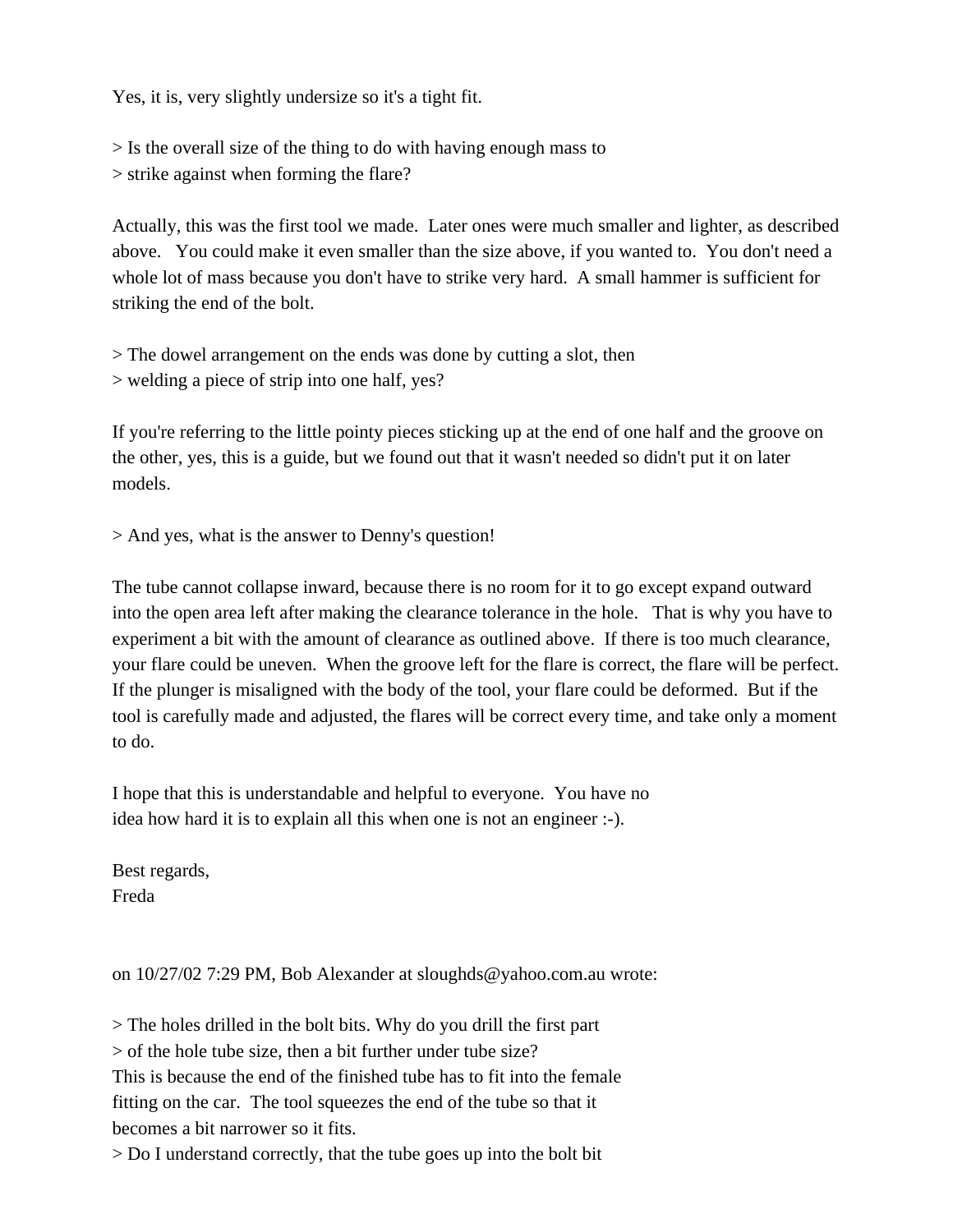> hole till it hits the step, which pushes it down? Presumeably the

> length of the hole (drilled tube size) determines how much straight

> tube is on the end of the tube past the flare. What does the further

> drilling (under tube size) do?

Yes, the length of the hole determines where the flare is. And the narrow part of the hole makes the tube narrower so it fits into the female fitting as I described above.

Hope this clarifies it.

Best regards,

Freda

on 10/28/02 12:30 AM, Tony Jackson at tonyjackson@zetnet.co.uk wrote:

> Seems to be my time of life to ask the dopy questions, but in the

> interest of clarity, (and in the hope that there are others who have

- > the same difficulties I have...)
- $\geq$

> It is very generous of Freda to take the time to explain for us all

> how to make this important piece of kit, but there are still bits

> that I don't understand!

 $\geq$ 

> Bob asked:

>

>>> The holes drilled in the bolt bits. Why do you drill the first part >>> of the hole tube size, then a bit further under tube size?

 $\geq$ 

> Freda replied:

 $\geq$ 

 $\gg$  This is because the end of the finished tube has to fit into the female >> fitting on the car. The tool squeezes the end of the tube so that it >> becomes a bit narrower so it fits.

>

> The size reduction is given (below) as .5mm (in 4.5). Doesn't this > cause the pipe to stick? Do you have to 'unscrew' it?

No, it doesn't stick. We presume you're referring to the tube when it's in the tool. Don't forget you can unscrew the two halves of the tool to take out the tube. Just loosen the bolts holding the tool together enough to slide the tube out.

> Is this to make it easier to enter the finished tube into the hole it

> is to be sealed to? Thus, if there were a way, would a taper be

> better? But surely, the amount by which the tube enters the 'bolt'

> is critical to where the flare will be formed.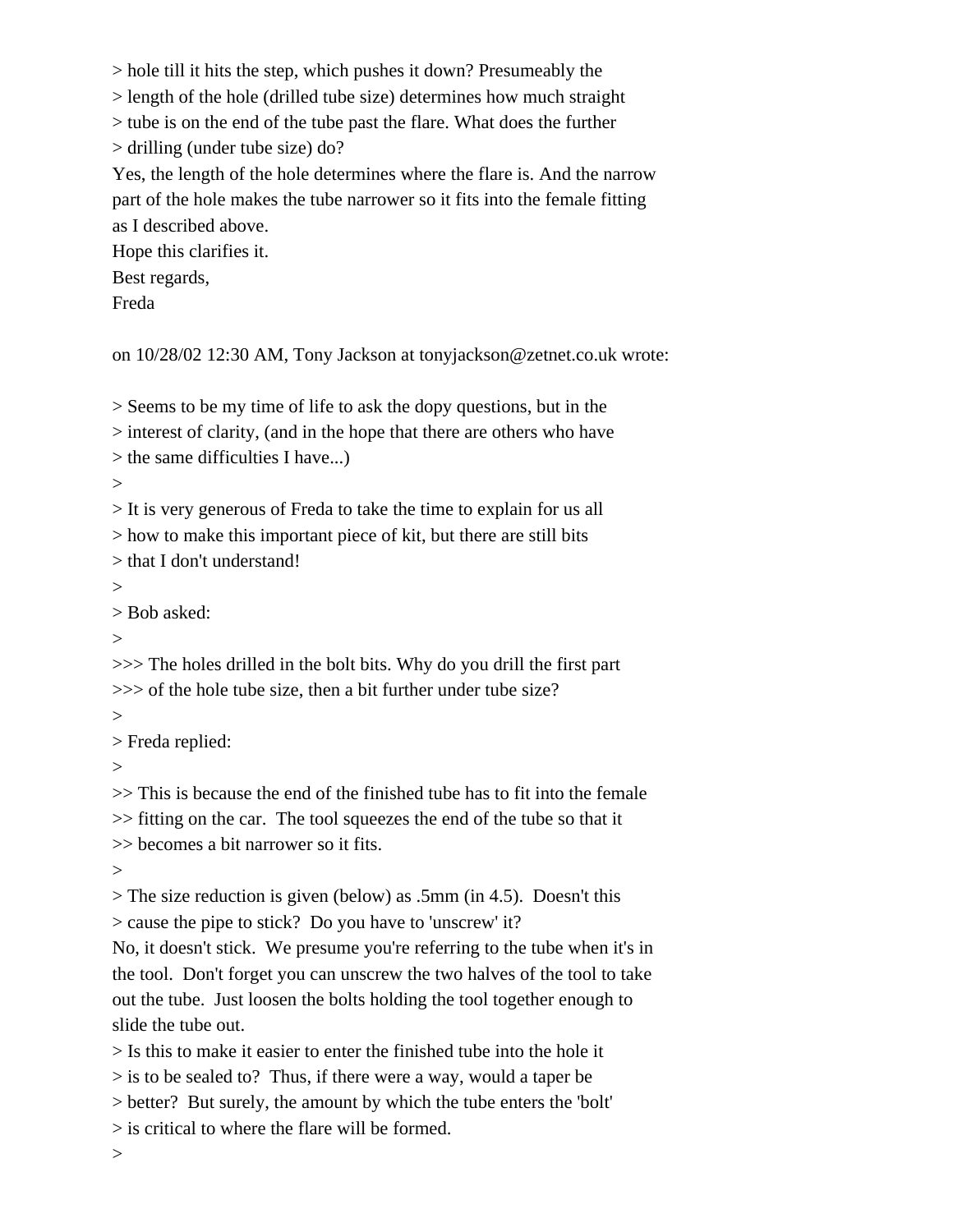>>> Do I understand correctly, that the tube goes up into the bolt bit >>> hole till it hits the step, which pushes it down? Presumeably the >>> length of the hole (drilled tube size) determines how much straight >>> tube is on the end of the tube past the flare. What does the further >>> drilling (under tube size) do?

The tube initially goes in up to the step in the hole. Then when you tighten the tool and bang on the holed bolt with a hammer, the end of the tube goes into the smaller hole, compressing it to the smaller diameter, and the flare is formed at the same time. That's why when you make the tool, you have to experiment a bit with the depth you need to insert the tube. Reference to temporary mark and permanent mark on the drilled bolt in explanation.

>> Yes, the length of the hole determines where the flare is. And the narrow >> part of the hole makes the tube narrower so it fits into the female fitting >> as I described above.

 $\geq$ 

> As I understand it, the 'length of the hole' is the length of the 4mm > or the 6mm part, as after striking the tube will have been forced

> into that section of the drilling.

Correct.

> Or are we just talking of this reduced diameter acting to form a

> shape on the very end of the tube? In which case reforming the end

> of a 4.5 and a 6.5mm drill would do the same job, the re-formed drill

> being entered into the hole like a little milling cutter, after the > hole is drilled.

Yes, you could do that but you can also do it, as we did, by using two different sizes of drill bit.

>>> --- In DSeries-L@y..., Freda Vasilopoulos <fvasil@s...> wrote: >>

>> You take 2 pieces of solid steel, each 1/2 inch thick, about 4 >> inches long, by 2 inches

>> wide. Clamp the two pieces together so you have a block 1 inch >> thick by 4 inches long and 2 inches wide. Lay it down as if it's a >> sandwich and drill 2-half inch holes in the top of the block, one

>> near each end. These holes are to accommodate a bolt on each end >> to hold the two halves of the tool together.

 $>$ 

> Given that every D owner has an 11mm spanner already in his best

> hand, might one use a 7 mm bolt (or stud) for this. Anyone know

> whether two 7mm bolts would exert enough force to secure the tube?

Yes, you could. We are now using 3/8 inch bolts for this on the improved

smaller tool. The hydraulic tubes are not that thick, relatively easy to compress; lighter equipment would work as well. The versions of the tool we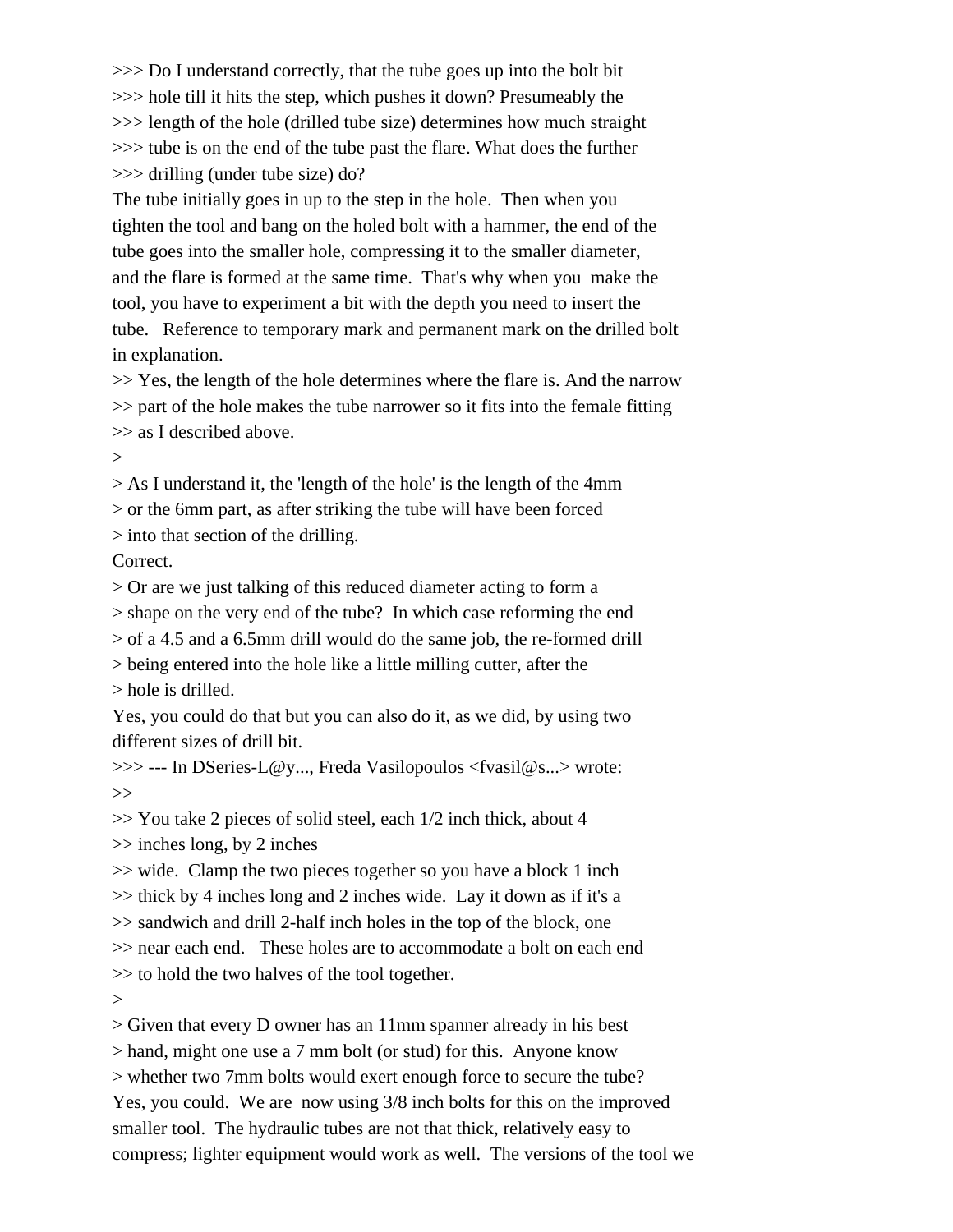made for Peter Wells and for Adrian Harper were smaller than the tool pictured, and it may be possible to make it smaller yet.

>> .... Then drill 2 holes centered on the seam to accommodate the  $\gg$  tubes for the hydraulic lines, one 4.5 mm and one 6.5 mm. The holes >> should be drilled very slightly UNDER size so that the tubes will >> fit very snugly.

 $\geq$ 

> Is this .1mm undersize (the smallest diameter reduction easily

> available in metric drill sets). Or, given the drilling of the

> 'bolt', does it need to be more than .5mm undersize. Or does one put

> a shim between the two halves of the tool when drilling the holes.

> If the latter, what sort of thickness?

No shims. The tool's only moving parts are as shown in the photos. The bolt is drilled 4.5mm and then the bottom is 4mm. The groove in the body of the tool is undersized by about .4mm (.1mm either way wouldn't make much difference) so I guess you would have to use whatever size drill bit will give you that result. (You see, the problem in Canada is that fine differences in metric drill bits are often hard to find so we often substitute an Imperial drill bit of the size we need if we can't get the exact metric one.)

>> At one end of each hole, enlarge the above holes to 1/2 inch for >> about half the depth. Get a 1/2 inch bolt for each hole, cut so >> that you have a 3 inch length without any thread. Drill a hole in  $\gg$  the centre of each bolt. The hole is about 1/2 inch deep and has to >> be drilled so that it has 2 steps. For the 4.5mm tubes, the bottom >> of the hole is 4 mm diameter, and the remainder of this hole is >> 4.5mm. The hole for the 6.5mm tubes would be about 6mm for the >> first step and 6.5mm for the second step. The bottom of the hole  $\gg$  in each of these bolts needs to be beveled very slightly. The >> bottom of the corresponding holes in the body of the tool also need >> to be beveled to match the bevel on the bolts.

 $\geq$ 

> The bevel - is this something other than what is achieved by the > normal cutting angle of the drill? And are we talking here of the > bottom of the smaller hole, or the point where the diameters change. > Come to that, should the entry to the hole be chamfered or formed to > 'start' the flare (and to make it easier to get the tube in)?

The bevel is just done by the normal cutting angle of the drill. This is at the top of the hole in the bolt (ie the end of the bolt). The bottom of the hole in the bolt has to be flat, not angled or beveled in any way. To do that, grind flat the end of the same bit you used to drill the small hole and use it to get rid of the bevel it would otherwise make.

>> At this point you take the tool apart, split it into its 2 halves.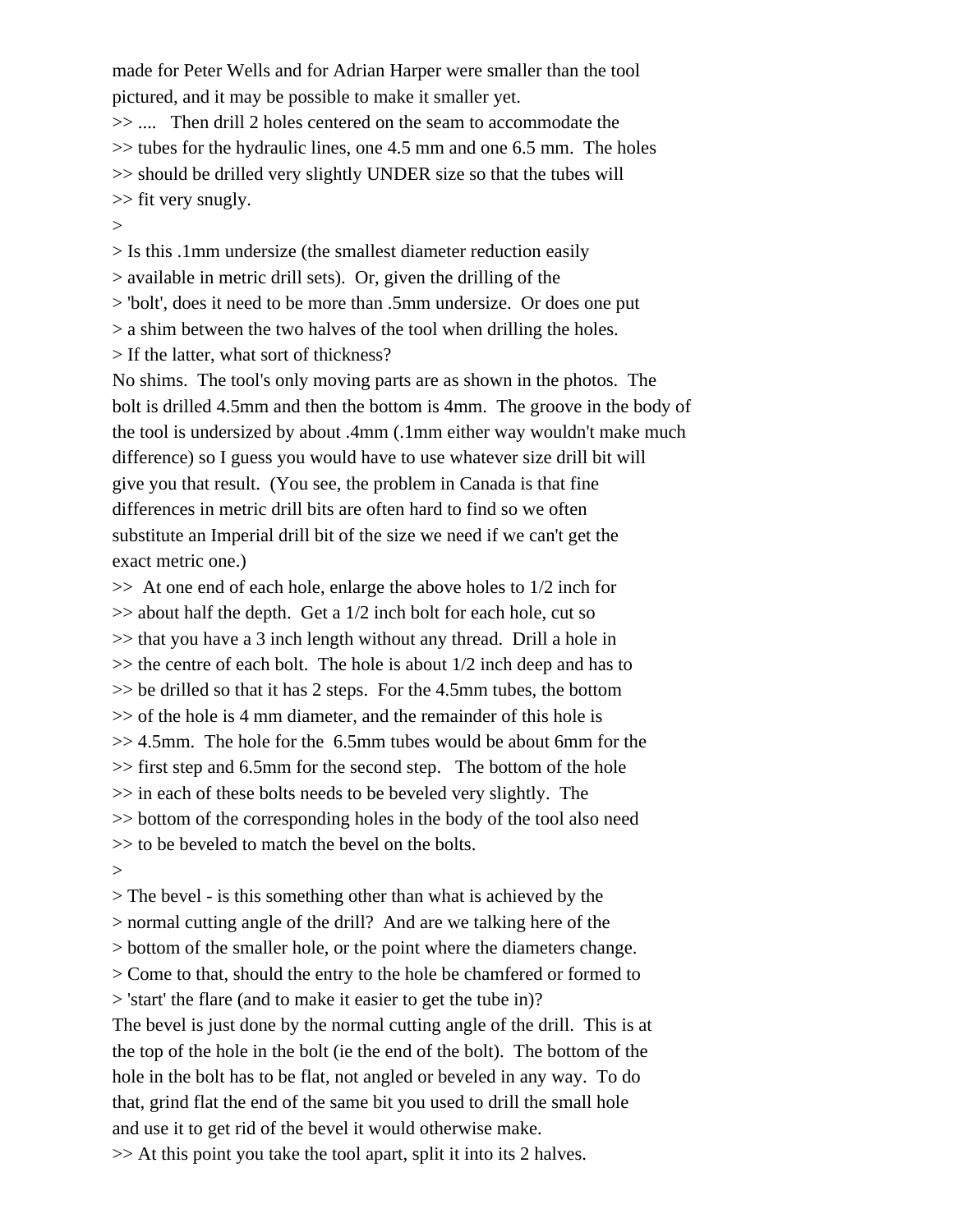>> ( At this point the description will not exactly match the tool as >> shown. The new improved later model did not have the thick pipes >> that stick up on the top of the tool. Photo 3, bottom half of tool). >>

>> Lay each drilled bolt in the wide area of the groove in one half of >> the tool body. Allow 3mm clearance.

> That is to say, put the bolt in 3mm less than all the way? Yes, that's correct. You have the half inch hole (for the half inch bolt)which is about a half inch deep (wide end of the groove in the half body of the tool)(it would be deeper than half an inch on the later tool without the round guides attached--this is not all that critical-the critical thing comes in the marking on the holed bolt, ref. below). You lay the drilled bolt in there with 3mm clearance between the bottom of the bolt and the bottom of the wide section of the groove.

>> Mark a line on the bolt, at the top of the tool, for a temporary >> reference. Then put the tool back together loosely, insert a >> hydraulic tube all the way through the groove in the tool so it >> protrudes out of the top about 1 inch. Insert the bolt with the >> hole over the tube and push the bolt and the tube together to the >> reference mark.

 $\geq$ 

>

> At this stage the tube has entered only the 4.5mm drilling in the 'bolt'. Yes, that's correct. However, the 3mm reference is only a guide. You have to experiment with this clearance until you have the flare in the correct place on the tube. Then you make the permanent mark on the holed bolt. >> Tighten the two halves together well with the other bolts and >> washers. Then take a hammer and bang down on the bolt holding the >> tube until you feel the tube bottom out.

## $\geq$

> So the tube has shortened by 3mm, but I don't see where the flare was > formed. I'd imagined you'd need a hole of flare-outside-diameter in > either the 'bolt' or the tool proper.

Not exactly. We just realized our earlier explanation may be a bit confusing. So please ignore the section on the reference mark in the earlier explanation. Here's the new procedure:

Lay a section of hydraulic tube in the groove in the body of the tool with about 12-14mm protruding from the end of the tool. Tighten the two halves of the tool together firmly. Slide the drilled bolt over the protruding end of the tube. Gently bang on the bolt head until you feel the tube bottom into the narrow section of the hole in the bolt. Then undo the tool into its two halves. Then pull the bolt with the tube in it back in the wide section of the groove until you have about 3mm clearance between the end of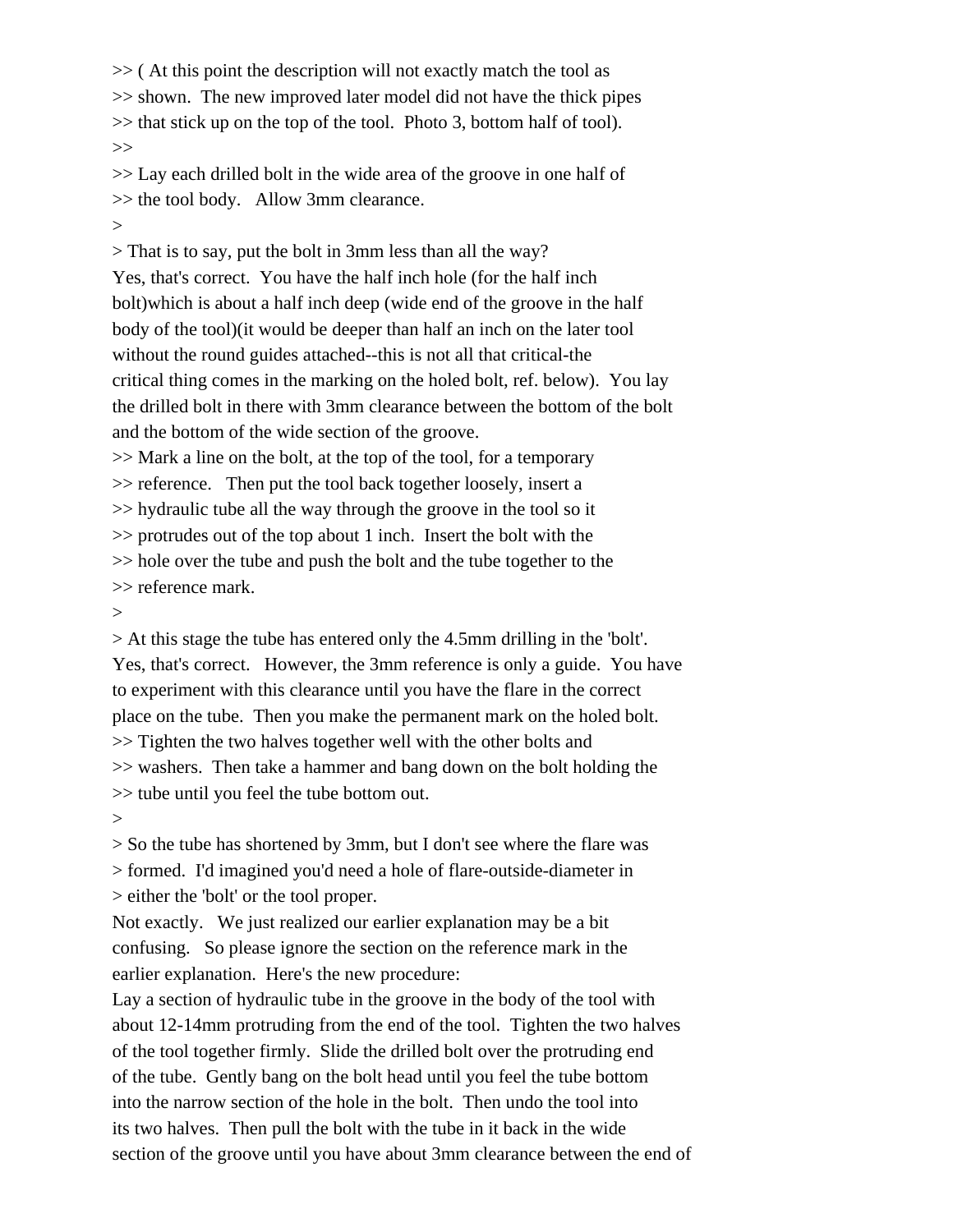the bolt and the bottom of the wide part of the groove. Make a temporary mark on the drilled bolt at the top of the tool. Put the tool back together as tightly as possible, bang the head of the drilled bolt until it bottoms. Remove the drilled bolt from the tube by twisting it off, using pliers or vise grip if necessary. Take the tool apart and observe the flare. If the flare is too flat or not flat enough, repeat the above operation with a new section of tube, making an adjustment to the clearance before proceeding. This whole operation will only usually take 2 or 3 attempts until you get the flare right. The actual measurement from the body of the tool to the reference mark on the drilled bolt will be approximately 9.5mm. This is to allow for the 6.5mm (1/4in) section of the tube which will be driven into the narrow area of the hole in the bolt. That is how we arrived at approximately 3mm clearance to make your attempts until you get the flare correct.

Don't forget that when you bang on the head of the bolt with the tube inside, the bottom end of the tube goes into the narrow (4mm) section of the hole. The flare occurs when you bang on the top of the bolt with the tube inside. The clearance you figured (3mm or so) is the space where the flare occurs. The bevels on the tool's hole and the end of the drilled bolt are on each side of the flare which give the correct angle to the flare. When the flare is satisfactory, make the temporary mark on the drilled bolt permanent. This way you will always be able to line the mark up so that it is just at the body of the tool whenever you want to flare a line and thus ensure that the flare is correct.

I hope this clarifies it and that everyone can understand it. Just to give John (who is is 61 today--happy birthday, dear husband) credit, he has only elementary school education but has worked with machinery all his life--the main reason he didn't take much to formal schooling--he wanted to work on machinery. He had never even seen one of these flaring tools, yet he figured out how to make one by experimenting until he got the result he wanted. Having lived with him for more than 33 years, I guess I kind of take it for granted that he can make almost anything but after writing this description of the tool, I am absolutely blown away by the complexity that went into it.

Best regards, Freda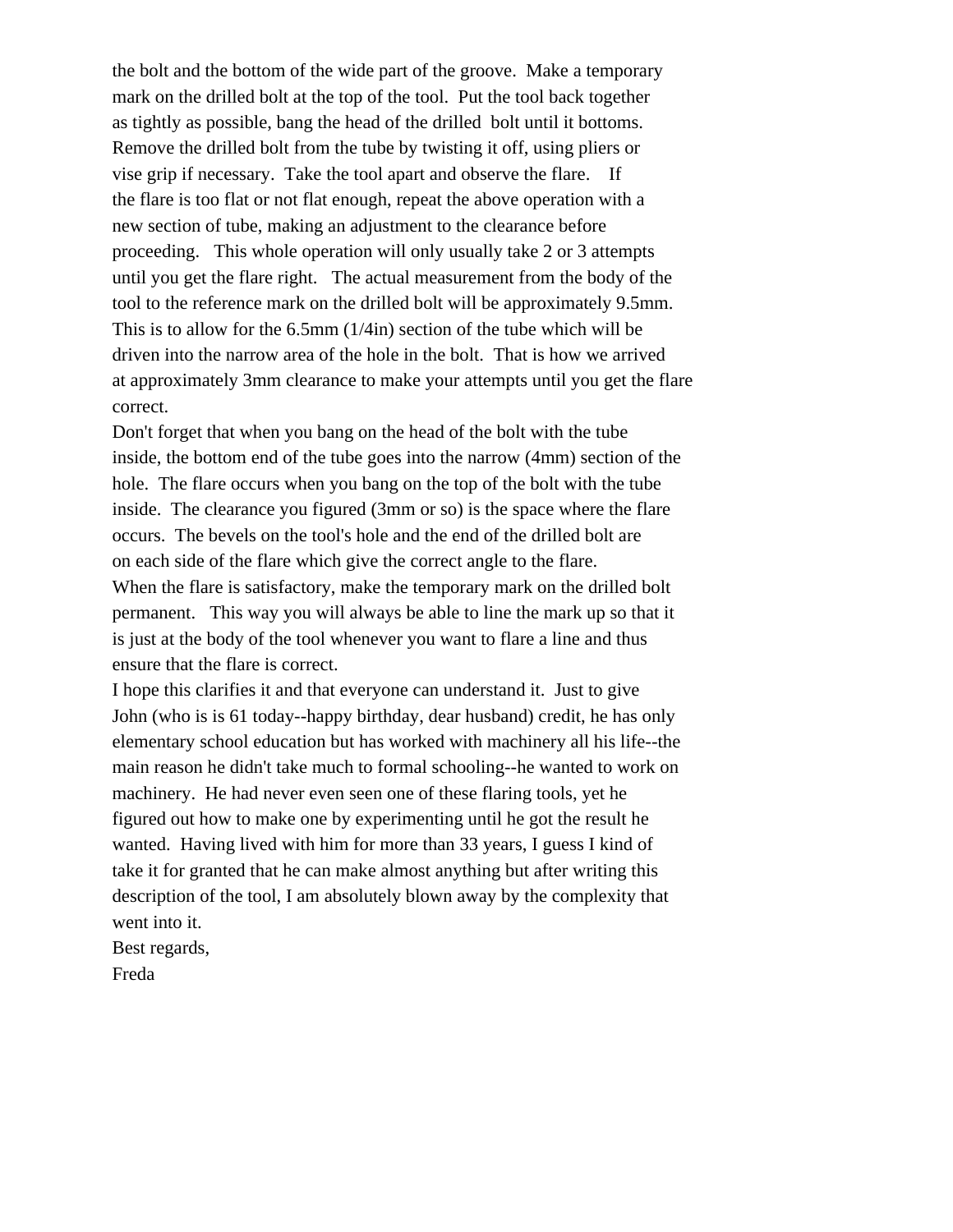Freda wrote:

on 10/28/02 2:36 AM, Bob Alexander at sloughds@yahoo.com.au wrote:

> Thanks Tony,

 $\geq$ 

> I think you asked all the necessary questions...... I hope I answered them adequately in today's message to Tony. >> The size reduction is given (below) as .5mm (in 4.5). Doesn't > this >> cause the pipe to stick? Do you have to 'unscrew' it? It doesn't stick. It slides out pretty easily. > Yes, I would have thought that 0.2 undersize was enough. It may well be. We measured our groove and it was about 0.4mm undersize but a bit more or less wouldn't make much difference. When the tool was clamped together with a 4.5mm tube in it, we could just slide 4 layers of 20# bond paper in the seam between the two parts.

> Also if the undersize part of the hole was just a bit too long, it

> could mean that the tube doesn't flare at all before the tool

> bottoms out.

If I understand your comment correctly, you are right. If the undersize part of the hole was too long, the tube wouldn't bottom out and thus wouldn't flare. It "has" to bottom out to put pressure on it to create the flare.

> Maybe we need to get a dimensioned drawing into the files.

We could make a dimensioned drawing (John is very good at that sort of thing), and using it to show the various sections might make it clearer but at the moment he doesn't have the time to do the drawing (he's trying to body-prep a CX before the weather gets too cold). Not only that, we have no way of putting it in an email or posting it in the files of the list because I have neither a scanner nor a digital camera.

> I'll go & play on the lathe & report.........

Yes, we'd love to hear how you make out. Please see also my earlier message to Tony to get the rest of the details on the questions you've asked. Best regards,

Freda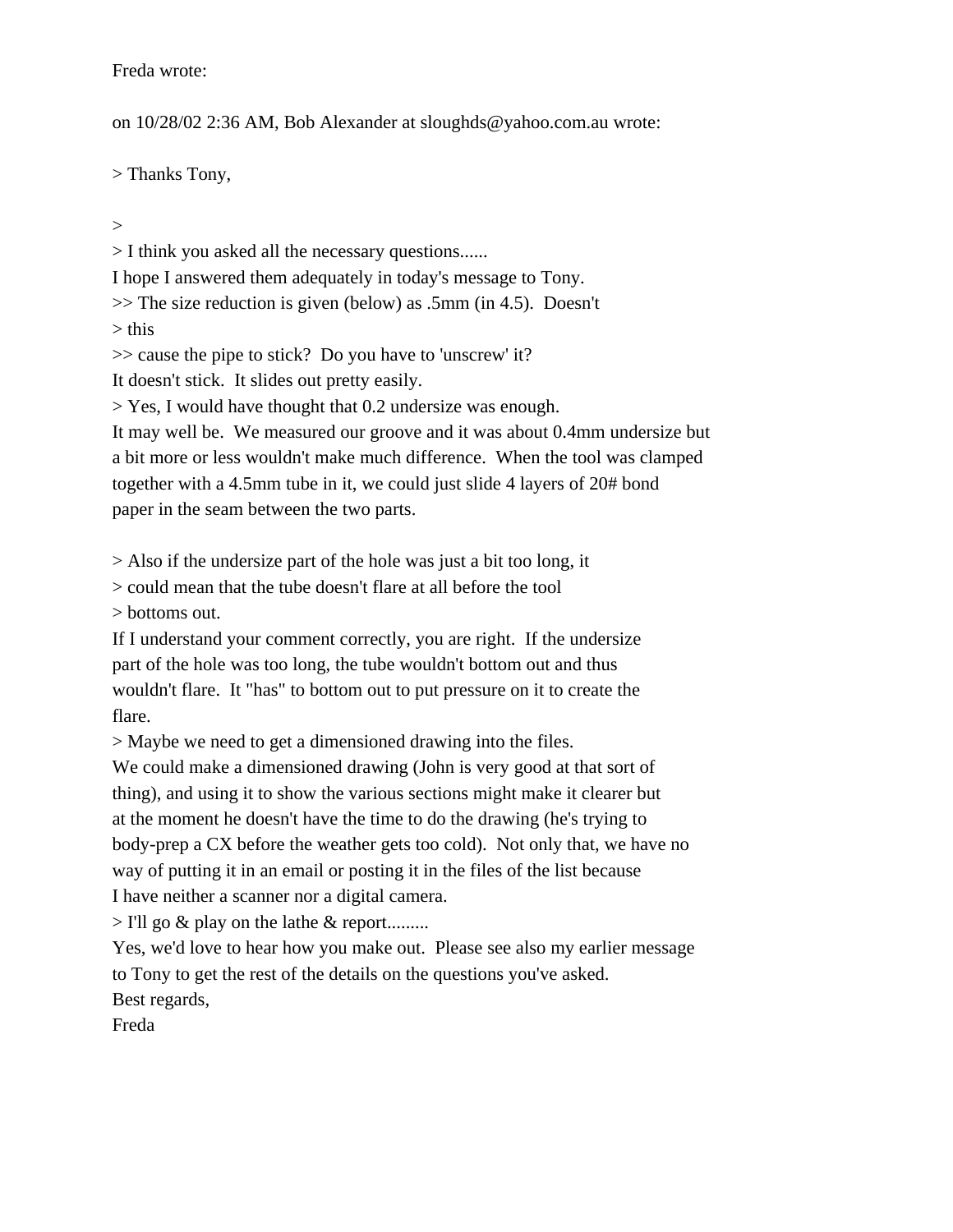on 10/29/02 1:27 AM, Tony Jackson at tonyjackson@zetnet.co.uk wrote:

> Hi Freda,

>

> First, let me admire your eloquent description of the quiet, unsung

> experimentation and skill which went into the development of this > tool.

Thank you. It means a lot to John to be appreciated for his rather quirky brain. Of course, esp. in Canada with no Citroen dealers, necessity is indeed the mother of invention.

> I don't know whether you have a copy of Jon Pressnell's book Citroën

> DS - the complete story', but in case not, I'll copy a bit for you:

That book is unfortunately not in our collection but I had read the quote you mention somewhere before and had told John that he would have fitted perfectly with this group :-). He's always noting how some of the machines on Junkyard Wars have design faults that will cause some kind of failure or breakdown and he is always right.

> And I absolutely share your admiration for the woderful, intangible

> skill which I'm sure John shares with the people Boulanger fostered

> and promoted.

Thank you, thank you. (bows)

 $>$ 

> I'll bet, like me you have a set of 'Number' and 'Letter' drills,

> yes? I mentioned their modern metric equivalent because I thought

> they'd be easier for people to find nowadays!

Yes, of course we do, like pretty much every mechanic in Canada. Like England, we use an odd combination of metric and imperial in our daily lives, not just for machinery.

> The actual flare shape is smoothly curved, there is no sign of it

> having been constrained by a bore during its formation. See also below.

> I dare say that the John/Freda tool does better than that, in that

> its end is not fattened like the factory pipes, and perhaps it makes

> a form which is easier to insert and start the thread on in

> consequence.

Exactly. John took all the properties of metal, and particularly tubing, into consideration when he designed the tool.

> But I'll stick my neck out and say I believe that the hole in the

 $>$  bolt is actually 4.5mm diameter to the (flat) end, and  $8.2 + 4 = 12.2$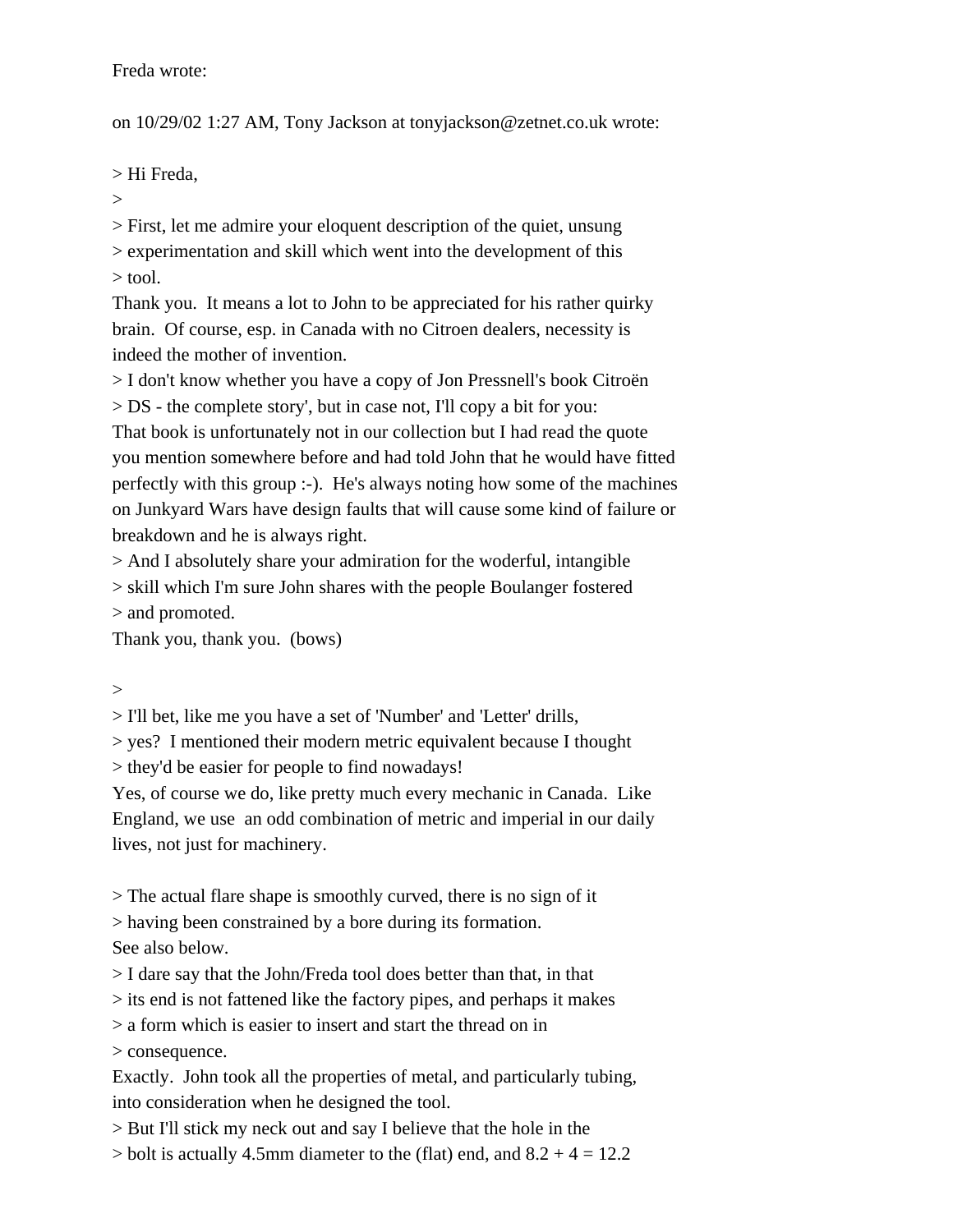> mm deep. Then a larger diameter, around 5.7 or 5.8 mm is drilled  $>$  into it to a depth of 4 mm. It is into this bore in the bolt that > the flare expands as it is formed.

Your interpretation of my explanation is basicly correct. However here either I'm not understanding what you're saying or vice versa. There is a small space between the bottom of the drilled bolt and the bottom of the wider area of the groove in the tool when everything is correctly made and adjusted. Remember the section in the explanation about making trial flares and adjusting this space. This is where the flare occurs, in this space, and because of the bevels, the flare would be perfect every time, smoothly curved as you mention above.

## Meanwhile Tony wrote

... the factory (steel) tube I just measured is as follows:

Tube diameter - 4.5 mm Flare diameter - 5.7 mm Flare length - 4 mm Tube diameter beyond flare - 4.7 mm Tube length beyond flare - 8.2 mm

The actual flare shape is smoothly curved, there is no sign of it having been constrained by a bore during its formation.

I dare say that the John/Freda tool does better than that, in that its end is not fattened like the factory pipes, and perhaps it makes a form which is easier to insert and start the thread on in consequence.

> The initial light tap on the bolt is to seat the tube properly into

 $>$  it, so that any tightness does not corrupt the measurement of how

> much the tube must be shortened to form the required flare. With the

> tube fixed in the tool, and a measured clearance between bolt end and

 $>$  the bottom of the 1/2" bore in the tool, a firmer blow is used to

> start forming the flare, and the process is complete when the sound

> and feel changes as the bolt bottoms in its bore in the tool body. Exactly.

> I'm going to look awfully foolish and presumptuous if I'm wrong! I'm glad I was able to explain the tool in such a way that you could understand it. What's really interesting is that the factory tool you measured has almost exactly the same dimensions in the critical areas that John's tool has--and he's never seen the factory one. It's amazing. Again, if you're ever in Nottingham, go see Peter Wells and ask to see the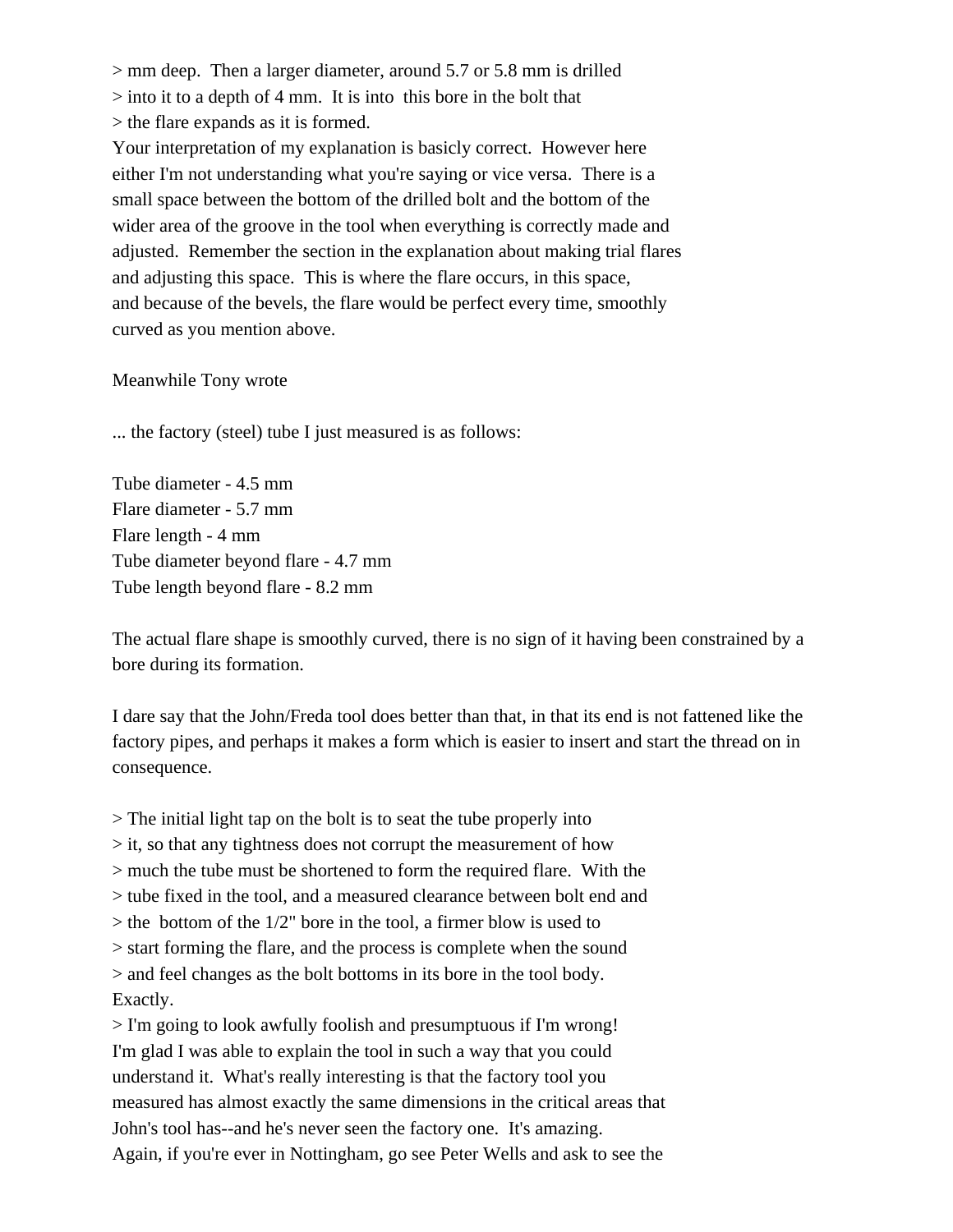flaring tool John made which we gave him last summer. He'll be glad to show you. Best regards, Freda

Frieda wrote:

Hi, again, Tony,

You were almost 100% correct, and do not look at all foolish. And what I meant to put in my other message was the line from My Fair Lady, slightly paraphrased: by George, he's got it. By George, he's got it! Best regards, Freda

Frieda wrote:

on 10/30/02 5:18 AM, Tony Jackson at tonyjackson@zetnet.co.uk wrote:

> Hi Freda,

> I can't see how the flare can be formed anywhere other than in a > counterbore in the bolt. The space we've just been describing closes > up as the bolt is driven home. The flare would either have to be > formed in a third diameter in the tool, which I can't see John going > for, because the two halves of the tool are not fully closed together > when they are clamped over the tube, and this could risk raising a > 'flash' on the workpiece. So I'm sure that the flare must be formed > in the larger of the two bores in the bolt, which must then be of 5.7 > or 5.8 mm (or its number equivalent, a No 1). Tony, there is no counterbore in the bolt, only the bevel, with the equivalent bevel in the tool. Don't forget, you "are" dealing with 3 diameters (maybe even 4 although 2 of them are almost the same), the groove in the tool which holds the tube, and the wider area in the tool where the flare is formed. Plus the 2 part hole in the drilled bolt. The drilled bolt sits in the wide part of the groove on the tool and when you drive it down with the tube inside it, the flare is formed. The flare is not made in the hole in the bolt, but just below the bolt, in the space between the bottom of the bolt and the wider groove of the tool. I don't know of any other way to explain it.

Best regards,

Freda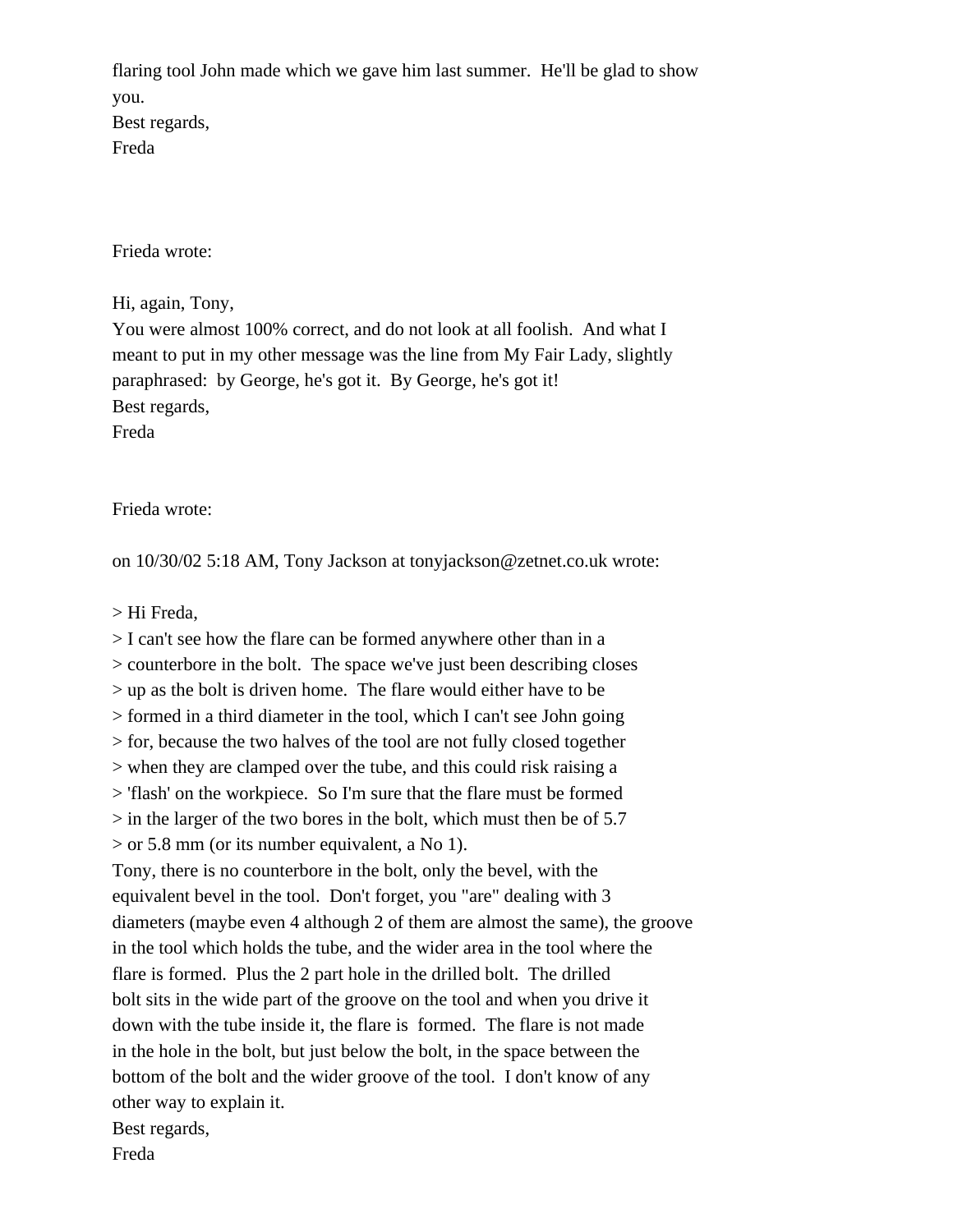Bob wrote:

Hi flarers,

I've made a start (in between real work today):

Freda... you first mentioned 3.5 as a size for the tool, maybe in error, maybe because there is a real need for this size. Not on Dees, but my C35 has much more of 3.5 than any other size. It has LHM system just for the brakes, and has an amazing amount of plumbing, probably extended by the RHD conversion.

I guess the CX also uses 3.5mm fairly extensively ?

So, I started making a triple one for 3.5, 4.5 & 6.4 By my measurement it is 6.4 not 6.5

So far I have made the main block using 3.3, 4.3 & 6.2 drills with a 0.2 shim between the halves.

I also made a 6.4 driving mandrel/socket, using a 6.5 main hole with a 6.2 for the last 3mm. I ground a 1/2" (12.7) drill to a 90 degree point to bevel the flaring faces of both the main block & the mandrel. There is no o.d. limit to the flare cavity (just the 12.7) hole) so flare o.d. is determined by how much tube you try to squish into the space.

## Results:

Excellent flare! A nice bi-conical symmetrical smooth bump. the "nose" is a bit too long because I made the hole in the mandrel too deep.

There is a distinct step down in the nose corresponding with the hole diameter change.

The mandrel bottoms out on the main block when the flare is done. Pre positioning of the tube is critical to getting the right amount of flare.

It seems that the nose metal will expand to fill whatever space you give it. Ideally I'd suggest a slight taper from 6.5 to 6.2 over the length of the mandrel hole. The taper has 2 advantages. 1) it would give a smooth stepless nose with "lead in" to engage the hole in the female fitting. 2) it would be more easily removed from the mandrel. The straight hole tried to hold the tube fo all its length, making removal a bit of an effort. ( not major but probably an improvement)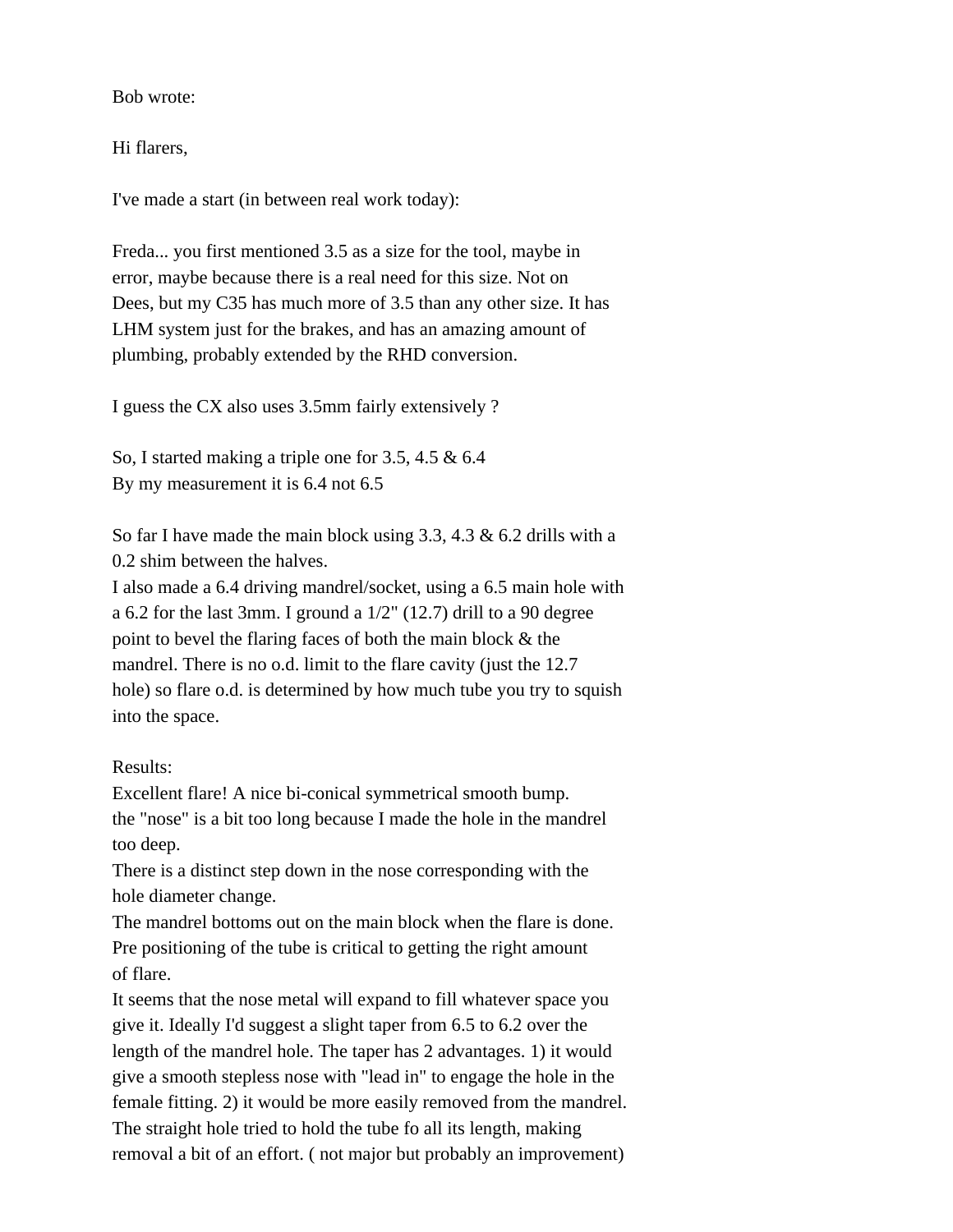The mandrel hole had a normal drill point shape (not squared off) and did not seem to have any adverse effect. There was absolutely no slip in the main block, with only slight marking of the tube. ( about 16mm grip length).

As the flare is needed ONLY for the male fitting to push on, the exact flare shape is not critical. The soft tubular seal is compressed between male & female fittings, with the tube/flare forming the inside boundary. The shape doesn't matter.

I've seen some flares with a fairly flat face for the male fitting to push on, some with a long taper, it all works......except the flat faced one creates a more severe stress point and might lead to earlier cracking (with fatigue from pressure pulses & unsecured pipes. A longer more gentle taper would most likely have better fatigue resistance & longer life.

Overall I think the tool design is very good, & John & Freda are to be thanked heartily for sharing their technology.

More later as I get the 4.5 & 3.5 done & tested.

 $Bob \gg$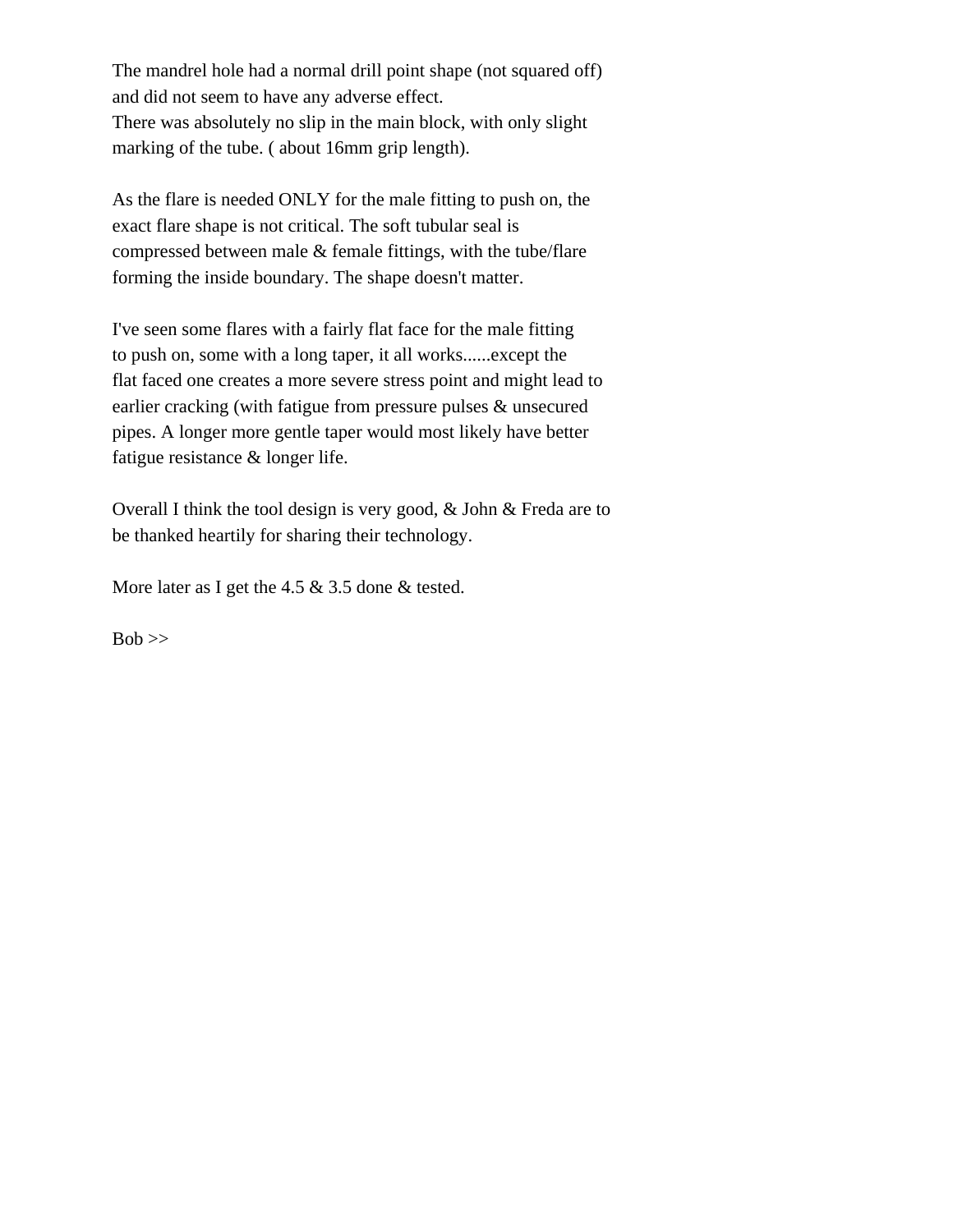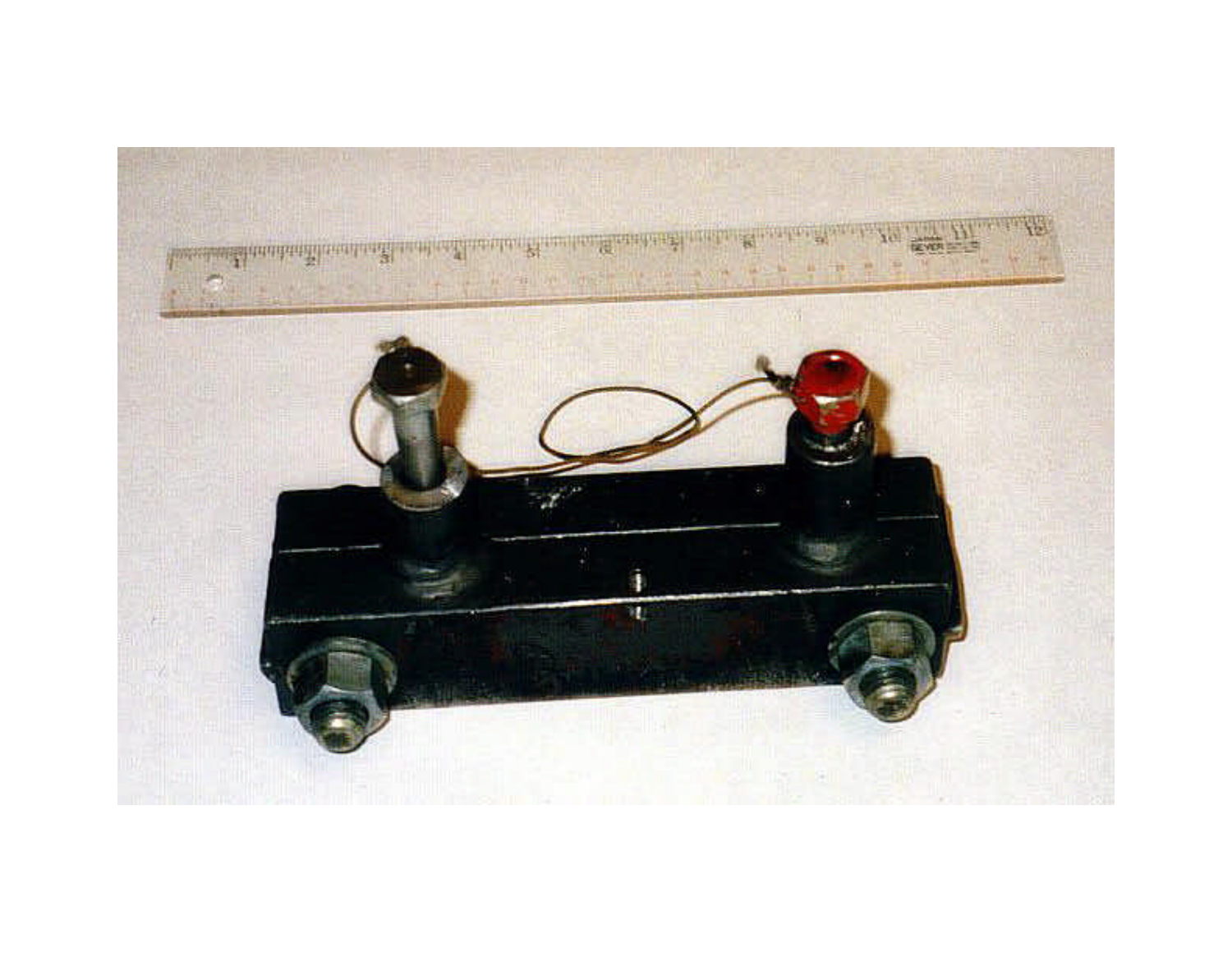